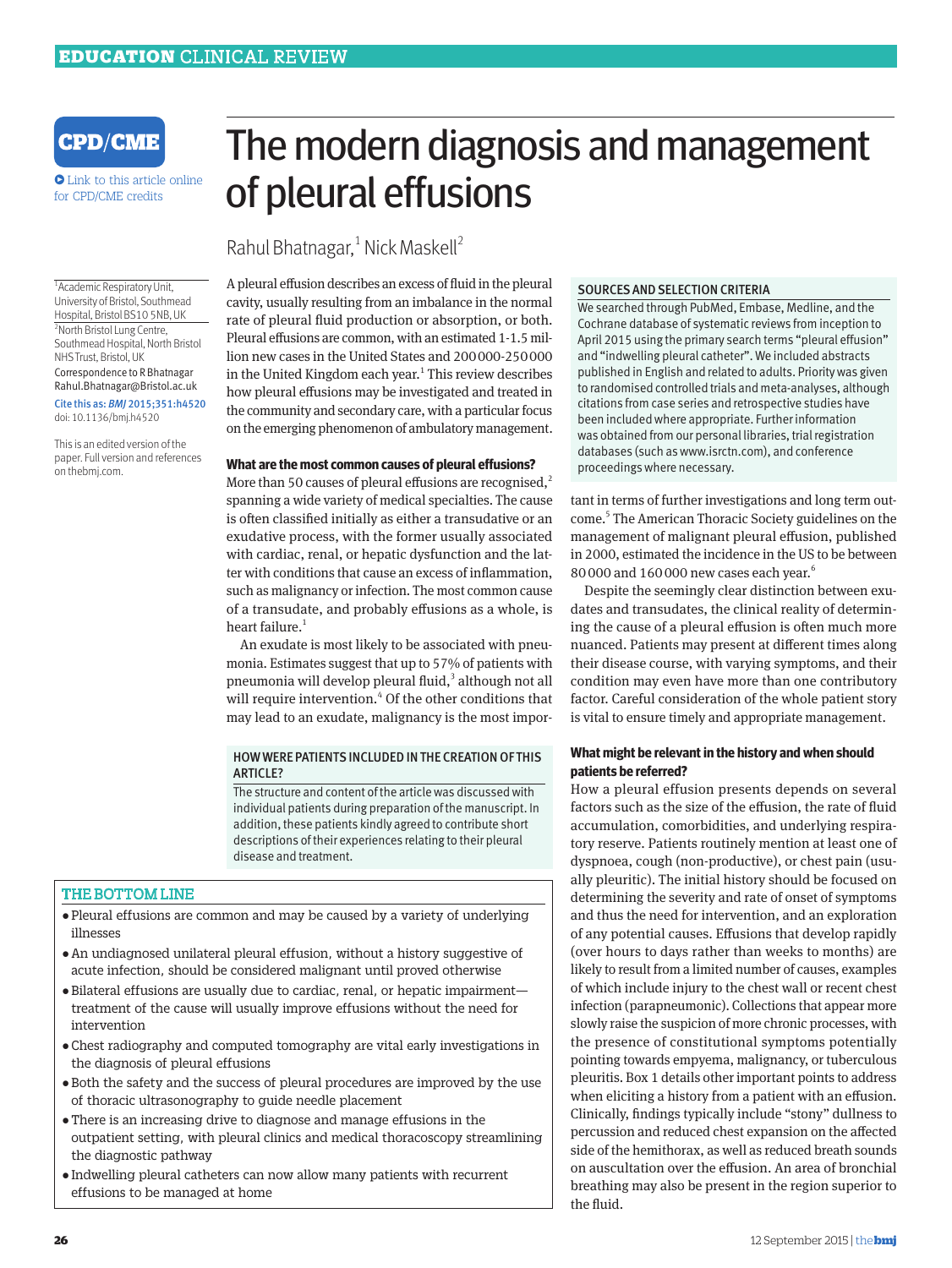

Fig 1|Varying appearances of pleural effusion. (A) Small bilateral effusions, (B) moderate left sided effusion, (C) large left sided effusion, and (D) left sided loculated pleural effusion with intercostal drain in situ

#### **thebmj.com**

Previous articles in this series **•** Diagnosis of ovarian cancer (*BMJ* 2015;351:h4443) **•** Febrile seizures (*BMJ* 2015;351:h4240) **•** Hepatic encephalopathy due to liver cirrhosis (*BMJ* 2015;351:h4187) **•** Caring for sex workers (*BMJ* 2015;351:h4011) **• Management of sharps** injuries in the healthcare setting (*BMJ* 2015;351:h3733)

When and who to refer with a suspected pleural effusion will be subject to a degree of geographical variation. In general, however, virtually all cases of unexplained unilateral effusion, non-resolving bilateral effusions, or effusions due to suspected chronic infection, malignancy, or haemothorax should at the least be discussed with secondary care providers, as these cases are likely to require more aggressive investigation or definitive management. At the time of referral a patient's use of any anticoagulant or antiplatelet drug should be established as this may need to be stopped on a temporary basis to facilitate investigations.

Those receiving referrals will also vary from location to location. Any service with the facility to perform the secondary care investigations and follow-up, including "acute" clinicians and general respiratory doctors, should be suitable, although dedicated pleural services are increasingly becoming available.<sup>7</sup>

#### **How should suspected pleural effusions be investigated in primary care?**

#### Initial chest imaging

In general the simplest and most widely available method for the investigation of a pleural effusion is chest radiography and this should be performed initially in all patients with a newly suspected effusion—a potential exception being those who are too frail to undergo investigations. Although the presence of even small collections may be

suggested by changes on erect chest radiographs, moderate to large effusions are usually more recognisable, appearing as dense opacification, which forms the outline of a meniscus superiorly. Large effusions may lead to the classic "white-out" of the affected hemithorax (fig 1). In patients with this radiographic appearance but recent imaging suggesting little fluid, or patients with a rapid deterioration in symptoms, lobar collapse should be considered as an alternative diagnosis.

#### Other tests

Standard blood tests for the investigation of an effusion include a full blood count; looking for evidence of infection, blood loss, or platelet abnormality; and liver and renal function to investigate for transudative causes, including hypoalbuminaemia. In those with bilateral effusions, in addition to the above investigations, procedures such as a transthoracic echocardiography or tests for serum NT-pro brain natriuretic peptide may be of benefit in identifying or ruling out cardiac failure as contributory, and, if performed early, may reveal a diagnosis that can be managed in primary care without the need for referral or further investigation.<sup>8</sup>

#### **How might pleural effusions be investigated in secondary care?**

#### Fluid sampling

A diagnostic "tap" is a routine first invasive step in the investigation of a pleural effusion and can be carried out simply in many settings, including outpatients, by appropriately trained staff provided imaging guidance is available. Before aspiration, patients should provide consent for the possibility of pneumothorax, pain, haemorrhage, and underlying visceral damage. The procedure is, however, generally

#### Box 1|Important history points for patients with suspected or confirmed effusions

- Severity, duration, and rate of onset of breathlessness, cough, or chest pain
- Presence of constitutional symptoms such as fevers, sweats, or weight loss
- Recent injury or interventions to chest
- Recent illnesses, especially related to chest
- Recent hospital admissions or operations, especially cardiac surgery
- History of malignancy, or current active malignancy
- Previous exposure to tuberculosis
- Full occupational history, with names and dates of employers if known\*
- Exposure to asbestos (or asbestos-like substances), with clear relation to occupation and description of level of exposure (for example, did the patient work with a substance directly?)\*
- Tobacco smoking history
- Drugs, including recent changes to prescriptions and the use of any anticoagulants
- Assessment of evidence of uncontrolled cardiac, hepatic, or renal failure
- \*These may be more easily and fully explored in the secondary care setting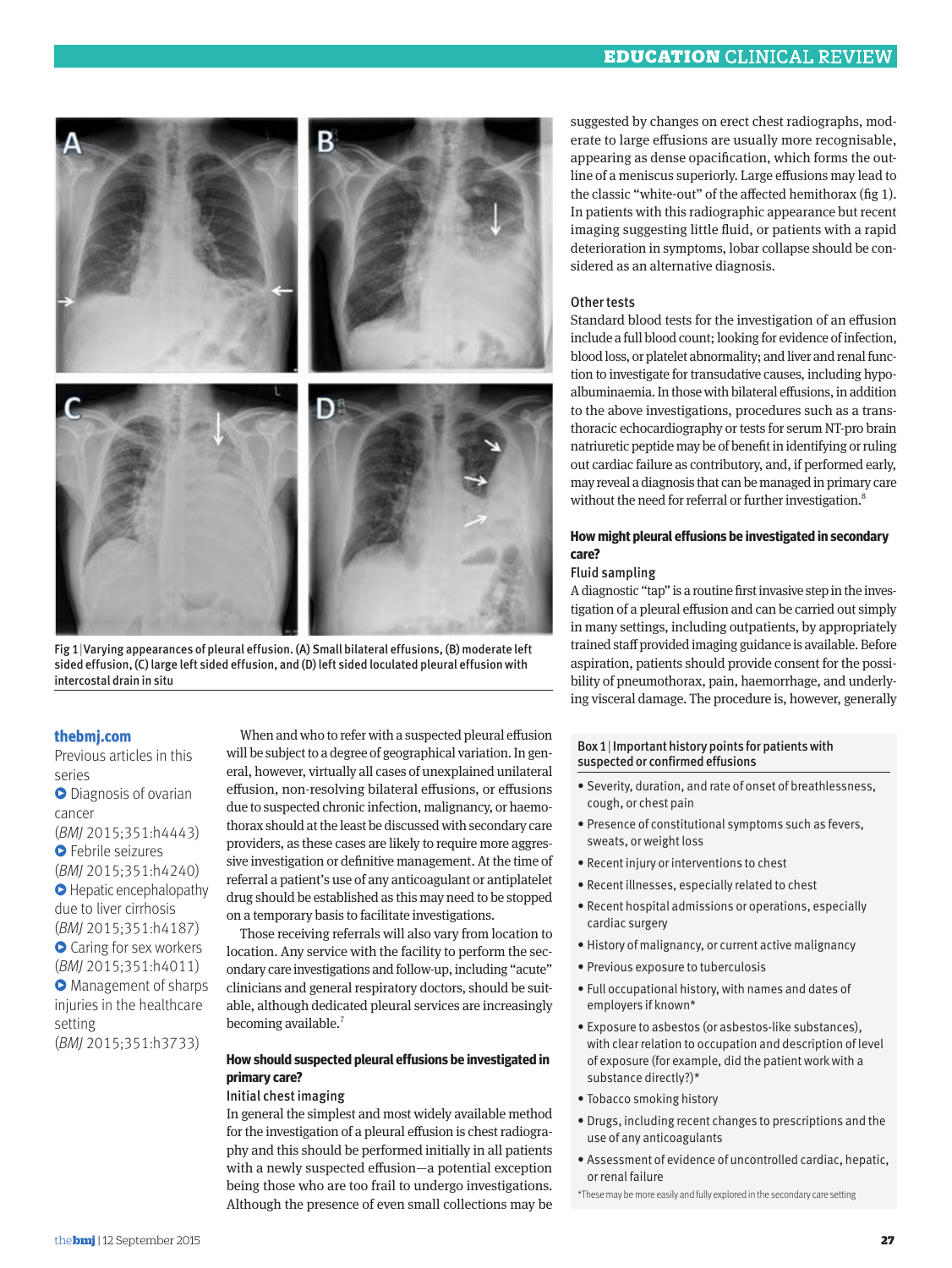safe, with data from meta-analysis showing that only 1.4% of procedures performed by a doctor result in a complication requiring a chest drain. This decreased to 0.9% of patients when ultrasound guidance was used to aid needle placement,<sup>9</sup> and indeed national guidelines now consider it best practice that aspirations (as well as any later, more invasive procedures such as drain insertion) are carried out under



Fig 2|Suggested algorithm for early investigation of suspected pleural effusion

thoracic ultrasound guidance. Traditionally the domain of radiologists, ultrasonography is now considered the ideal procedure for the confirmation and localisation of pleural fluid and has been increasingly adopted by respiratory doctors. In both well conducted randomised studies and large scale retrospective series, ultrasonography has been shown to improve both the utility and the safety of pleural intervention when compared with blind techniques.<sup>10 11</sup>

With a view to establishing a sample as either a transudate or exudate, fluid is analysed for protein and lactate dehydrogenase levels before applying Light's criteria (box 2, see thebmj.com).<sup>12</sup> Where pleural infection is suspected, fluid pH can also be rapidly assessed in non-purulent samples to aid decision making—a value of less than 7.20 usually being an indication for urgent chest tube drainage.

Box 3 describes additional tests that may be carried out in the analysis of pleural fluid.

#### Further imaging

Contrast enhanced computed tomography has now become a standard part of the diagnostic investigations of a new effusion and is usually performed following confirmation of a collection on chest radiography or ultrasonography and after initial sampling.<sup>14</sup> Scanning is typically undertaken in secondary care (although not exclusively) with a view to providing greater diagnostic information, and may be able to reveal a likely cause (such as a primary tumour) or potential biopsy site if pleural thickening or nodularity is seen.<sup>15</sup> Computed tomography may also be used to characterise the size and location of separate pockets (locules) of fluid, which may in turn guide later interventions, although the identification of such locules can also be performed using thoracic ultrasonography.

#### Pleural biopsy

In one randomised study, computed tomography guided pleural biopsy was shown to be almost twice as effective as traditional blind (Abram's) biopsy for the detection of malignancy, with a detection rate of 87%, meaning blind biopsy techniques in this setting have been largely superseded in many parts of the world.<sup>16</sup>

Local anaesthetic ("medical") thoracoscopy performed under light sedation is an alternative to radiological biopsy. This technique is usually carried out by respiratory doctors and is becoming increasingly available in many centres, its

#### A PATIENT'S PERSPECTIVE

Swimming and some gentle exercise in the gym was my way of keeping reasonably fit, until the latter part of 2012. Then the end of the swimming pool seemed further away each length and recovering my breath became more and more difficult. My GP sent me for a chest x ray and echocardiogram, assuming it was caused by the heart, but these tests in fact showed that there was a large build-up of fluid around the left lung. I was referred urgently to my local hospital's pleural team and underwent a number of investigations including blood tests, a CT scan,

ultrasound scans, and a thoracoscopy. Although no diagnosis was made initially (I was later found to have amyloidosis) I appreciated being kept fully informed at every stage, and the team always made it a priority to keep the number of days I spent in hospital to a minimum—in fact, during all of my investigations I only spent two nights as an inpatient. Because the fluid kept returning I had outpatient drainages on a number of occasions and ultimately the decision was made in April 2013 to fit an IPC [indwelling pleural catheter]. It took a few days to feel the

full benefits with regular draining, but there is no doubt it solved the immediate problem of shortness of breath and has allowed me to continue a reasonably normal lifestyle from then on, even to the extent of resuming gentle exercise in the gym. Unfortunately swimming is still not possible, but that's not the fault of the IPC! This treatment has improved my quality of life in every way and given me back a freedom beyond what I had expected when I was first told about the effusion. Ronald Huish, Bristol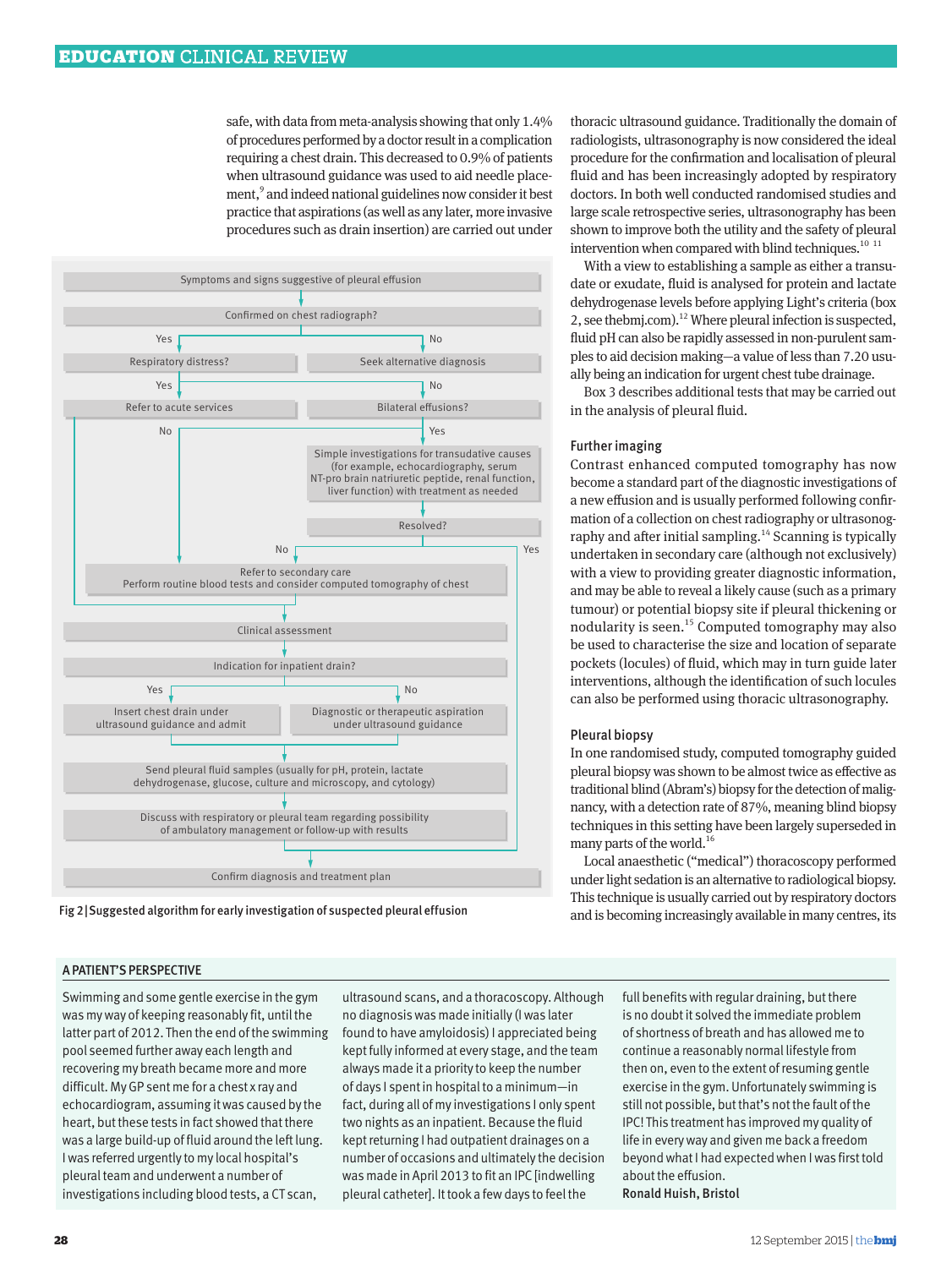main benefit being that it allows the diagnosis and management of an effusion as part of the same procedure. Local anaesthetic thoracoscopy has been shown to offer diagnostic yields for malignancy as high as those seen with the more invasive surgical techniques, $^{17}$  and in some cases can be performed as a day case procedure.

Figure 2 presents a suggested flow chart for the initial investigation of a pleural effusion.

#### **How important is ambulatory care?**

Traditionally, most patients with a pleural effusion would be admitted to hospital for drainage and further investigations. This approach, which often entails inpatient stays of several days, is now seen by some as unnecessary. Changes to both attitudes and technology mean that the outpatient management of patients with pleural effusions is increasingly common, and this has been further facilitated by the creation of dedicated pleural teams, clinics, and procedure lists in many institutions. Although limited at this stage, the evidence would suggest that such an approach is able to improve a patient's overall experience; one non-comparative study of an ambulatory pleural service documented that 97% of patients seen and managed in this way rated their experiences as good or excellent.18 Several studies, based on both modelling and prospectively collected data, also suggest that approaches facilitating outpatient management (such as indwelling pleural catheters) can result in meaningful healthcare cost benefits despite often needing the ongoing use of consumables.<sup>19</sup> <sup>20</sup>

Practitioners in the settings of primary care and acute care play a vital role in the success of ambulatory pleural management. Patients who have confirmed or suspected collections that do not cause considerable respiratory distress may avoid an emergency admission altogether if an urgent outpatient appointment with a pleural team can be arranged. In a retrospective analysis of new patients with pleural effusion seen over a four year period, 92% were able to avoid admission to hospital, usually after a diagnostic tap or large volume therapeutic pleural aspiration.18 In those patients who are admitted, aspirating a large volume of fluid (rather than inserting a chest tube) may facilitate discharge more rapidly by relieving symptoms transiently before an urgent outpatient follow-up visit, at which initial results can be reviewed and further investigations and definitive management arranged.

#### **How can recurrent pleural effusions be managed?** Control of breathlessness

For most patients the best approach is the removal of pleural fluid. In some, however, such as those who are particularly frail, alternative methods for controlling symptoms that avoid intervention may be more appropriate. Clinicians may choose to treat such patients as for chronic breathlessness with, for example, opiate based drugs such as oral morphine, a practice supported by meta-analysis data suggesting that this treatment can lead to substantial improvements in dyspnoea.<sup>22</sup> Caution should always be exercised in prescribing drugs with major side effects or with the potential for addiction or misuse, especially in those who already have a degree of

#### Box 3 | Pleural fluid tests (adapted from British Thoracic Society guidelines)<sup>14</sup>

#### Recommended for all sampled effusions

*Biochemistry*—lactate dehydrogenase and protein. To allow application of Light's criteria paired serum blood samples should also be sent

*Microbiology*—microscopy, culture, and sensitivities. Additional samples in blood culture bottles are also recommended where infection is strongly suspected

*Cytology with differential cell count*—refrigeration suggested if delays in processing are expected

#### Additional tests for selected cases

*Pleural fluid pH in cases of suspected pleural infection*—non-purulent samples only. Most ward based blood gas analysers are suitable for processing if a heparinised syringe is used, although local policy should be followed

*Glucose*—may be of use in diagnosis of rheumatoid effusions

*Acid fast bacilli and tuberculosis culture, and adenosine deaminase (ADA)*—in cases of suspected tuberculosis related pleuritis

*Triglycerides and cholesterol*—to diagnose chylothorax and pseudochylothorax

*Amylase*—may be useful in cases of effusions related to pancreatitis or oesophageal rupture *Haematocrit*—a pleural fluid haematocrit >50% of the blood value is diagnostic of haemothorax

#### Box 4| Tips for management of indwelling pleural catheters

- Monitor incision sites and subcutaneous track for infection
- Changes in fluid colour may be normal, but discuss with secondary care if concerned
- Air may be withdrawn if there is trapped lung
- Patients can shower and bathe, but drains and dressings should not remain wet for extended periods
- If the one way valve is damaged or becomes unattached then clamp the tube and discuss with secondary care
- The catheter can be attached to a normal underwater seal (using the correct adaptor) if continuous drainage is needed. Remember that catheters are not usually sutured to the skin so ensure adequate adhesive dressings are used if accessed for long periods
- Pleural infection associated with an indwelling pleural catheter can usually be managed without removal of the tube
- Indwelling pleural catheters are not a contraindication to chemotherapy





Fig 3|Indwelling pleural catheter, dressed (left) and undressed (right) before drainage